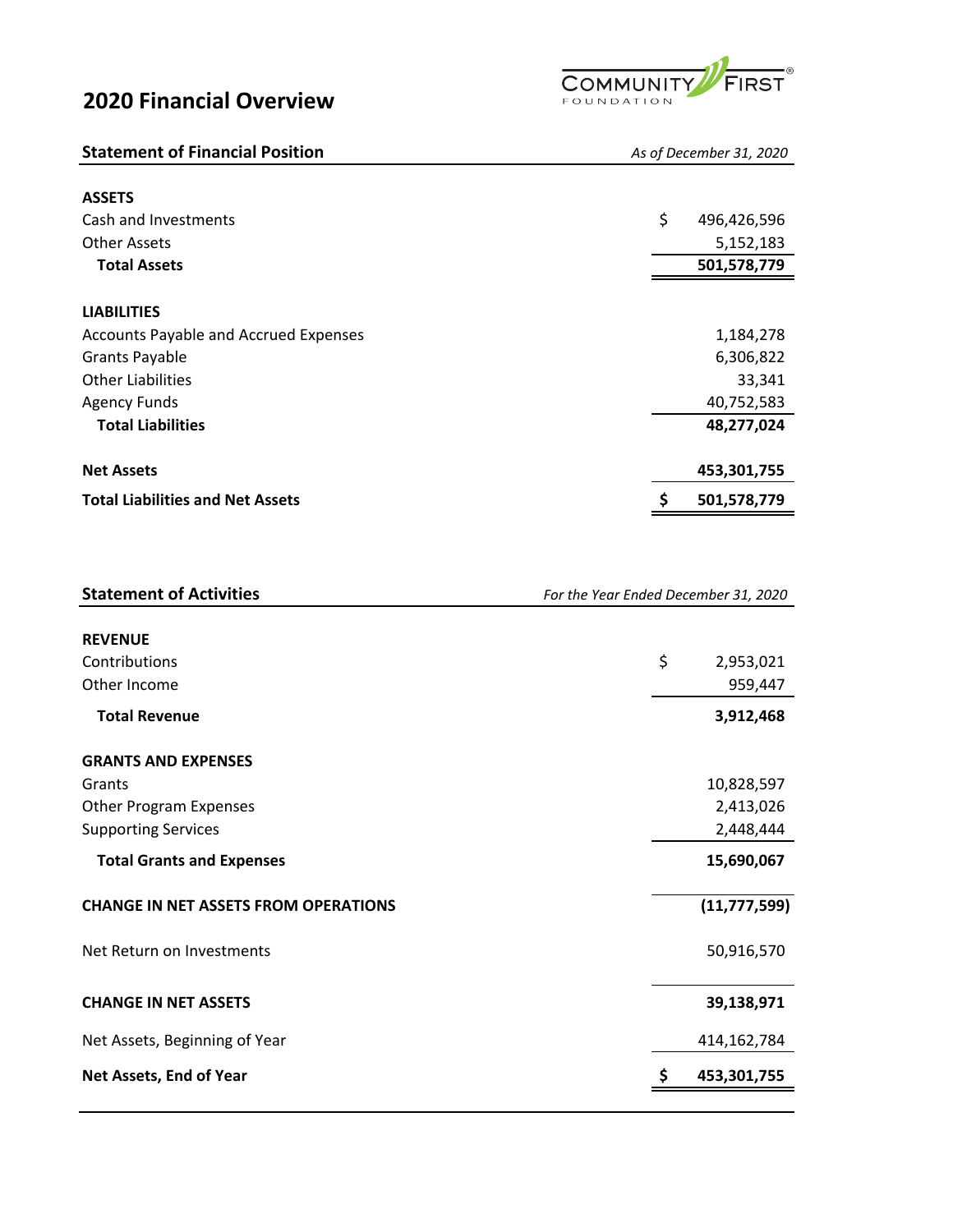**FIRST COMMUNITY Statements of Financial Position** FOUNDATION **December 31, 2020 2019 ASSETS** Current assets Cash and cash equivalents  $\begin{array}{cccc} 8 & 8,346,748 & 8 & 7,288,897 \end{array}$ Prepaid expenses and other current assets 589,522 592,746 **Total current assets 8,936,270 7,881,643**  Non‑current assets Investments 487,202,873 441,620,039 Impact Investments 876,975 679,625 Property and equipment, net 3,140,810 3,063,819 Cash surrender value of life insurance 1,421,851 1,359,333 **Total non‑current assets 492,642,509 446,722,816 Total assets 6 501,578,779 6 501,578,779 6 454,604,459 LIABILITIES AND NET ASSETS** Current liabilities Accounts payable  $\qquad \qquad$  \$ 434,362 \$ 37,040 Grants payable 6,306,822 4,402,453 Accrued expenses 749,916 389,015 **Total current liabilities 7,491,100 4,828,508**  Deferred gift annuity liability 33,341 62,503 Agency funds 35,550,664 **Total liabilities 48,277,024** 40,441,675 Net assets Net assets without donor restrictions: Undesignated 368,871,307 335,207,257 Donor-advised 21,844,226 20,659,395 Board‐designated 14,233,710 12,892,584 **Total net assets without donor restrictions 404,949,243 368,759,236**  Net assets with donor restrictions 48,352,512 45,403,548 **Total net assets 453,301,755 414,162,784 Total liabilities and net assets \$ 501,578,779 \$ 454,604,459**